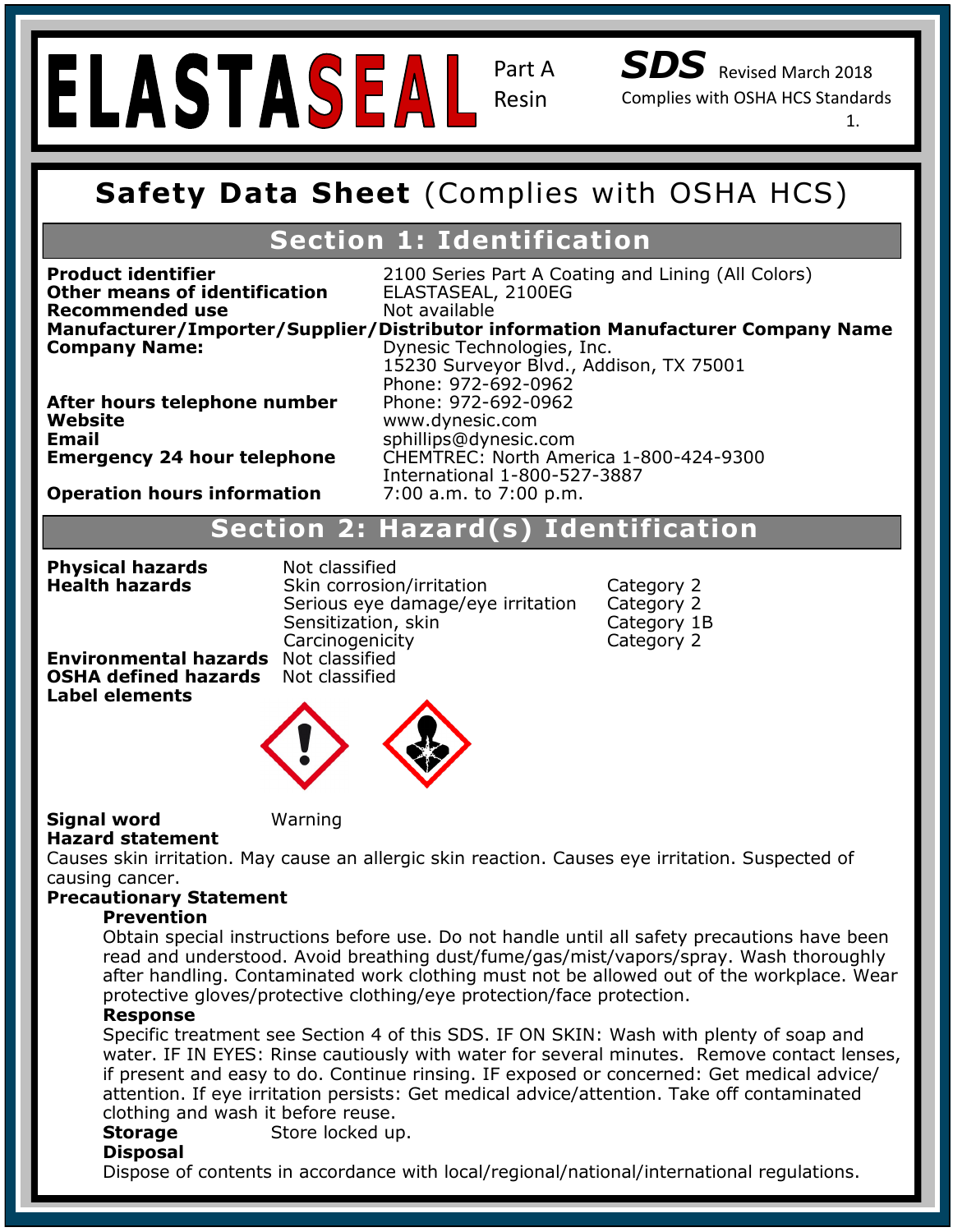# **ELASTASEAL** Resin

Part A



Complies with OSHA HCS Standards

2.

#### **Safety Data Sheet (Complies with OSHA HCS Supplemental information** Not applicable Hazard(s) not otherwise classified (HNOC) None known **Supplemental information Not applicable**

# **Section 1: Identification Section 3: Composition/Information on Ingredients**

#### **Mixtures**

| .                                        |                          |               |
|------------------------------------------|--------------------------|---------------|
| <b>Chemical name</b>                     | <i><b>CAS number</b></i> | $\frac{a}{2}$ |
| BISPHENOL A-(EPICHLORHYDRIN) Epoxy Resin | 25068-38-6               | $30 - 50$     |
| 2-METHOXY-1-METHYLETHYL ACETATE          | $108 - 65 - 6$           | ~< 0.5        |
|                                          |                          |               |

|                                                                                             | <b>Section 4: First Aid Measures</b>                                                                                                                                                                        |  |  |
|---------------------------------------------------------------------------------------------|-------------------------------------------------------------------------------------------------------------------------------------------------------------------------------------------------------------|--|--|
| <b>Inhalation</b><br><b>Skin contact</b>                                                    | Move to fresh air. Call a physician if symptoms develop or persist.<br>Wash off with soap and water. Get medical attention if irritation develops and<br>persists. Wash contaminated clothing before reuse. |  |  |
| Eye contact                                                                                 | Rinse with water. Continue to rinse for at least 15 minutes. Get medical<br>attention if irritation persists after washing.                                                                                 |  |  |
| <b>Ingestion</b>                                                                            | Rinse mouth. Do not induce vomiting. If vomiting occurs, the head should be<br>kept low so that stomach vomit doesn't enter the lungs. Call a POISON<br>CENTER or doctor/physician if you feel unwell.      |  |  |
|                                                                                             | Most important symptoms/effects, acute and delayed                                                                                                                                                          |  |  |
|                                                                                             | Direct contact with eyes may cause temporary irritation.                                                                                                                                                    |  |  |
|                                                                                             | Indication of immediate medical attention and special treatment needed                                                                                                                                      |  |  |
| <b>General information</b>                                                                  | Treat symptomatically.                                                                                                                                                                                      |  |  |
|                                                                                             | Ensure that medical personnel are aware of the material(s) involved, and take<br>precautions to protect themselves.                                                                                         |  |  |
|                                                                                             | <b>Section 5: Fire-Fighting Measures</b>                                                                                                                                                                    |  |  |
| Suitable extinguishing media<br>Water fog. Foam. Dry chemical powder. Carbon dioxide (CO2). |                                                                                                                                                                                                             |  |  |
|                                                                                             |                                                                                                                                                                                                             |  |  |
| Unsuitable extinguishing media                                                              |                                                                                                                                                                                                             |  |  |
|                                                                                             | Do not use water jet as an extinguisher, as this will spread the fire.<br>Specific hazards arising from the chemical                                                                                        |  |  |
|                                                                                             | During fire, gases hazardous to health may be formed.                                                                                                                                                       |  |  |
|                                                                                             | Special protective equipment and precautions for firefighters                                                                                                                                               |  |  |
|                                                                                             | Self-contained breathing apparatus and full protective clothing must be worn                                                                                                                                |  |  |
|                                                                                             | in case of fire.                                                                                                                                                                                            |  |  |
|                                                                                             | Fire-fighting equipment/instructions                                                                                                                                                                        |  |  |
|                                                                                             | Move containers from fire area if you can do so without risk.                                                                                                                                               |  |  |
| <b>Specific methods</b>                                                                     | Use standard firefighting procedures and consider the hazards of other<br>involved materials.                                                                                                               |  |  |

### **Personal precautions, protective equipment and emergency procedures**

Keep unnecessary personnel away. For personal protection, see section 8 of the SDS.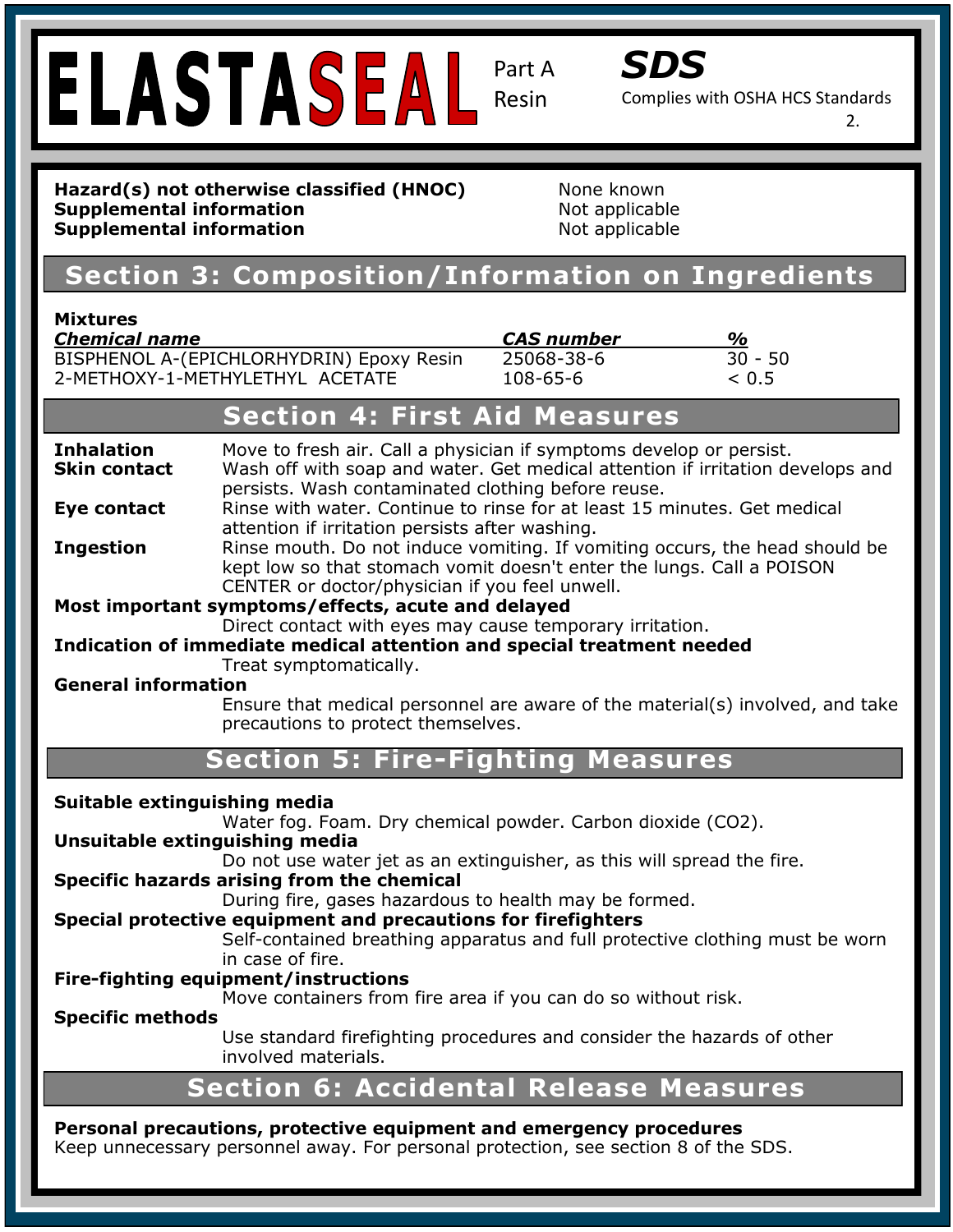# Resin

Part A



Complies with OSHA HCS Standards

3.

#### **Methods and materials for containment and cleaning up**

This material is classified as a water pollutant under the Clean Water Act and should be prevented from contaminating soil or from entering sewage and drainage systems which lead to waterways.

water. **Large Spins.** Stop the now of material, if this is without risk. Dike the spilled material,<br>where this is possible. Cover with plastic sheet to prevent spreading. Absorb in vermiculite, **Large Spills:** Stop the flow of material, if this is without risk. Dike the spilled material, dry sand or earth and place into containers. Following product recovery, flush area with

**Small Spills:** Wipe up with absorbent material (e.g. cloth, fleece). Clean surface thoroughly to remove residual contamination.

## **Environmental precautions**

**Rever return spills to original containers for re-use. For waste disposal, see section 13 of the SDS.** Avoid discharge into drains, water courses or onto the ground.

# **Chemical Section 7: Section 7: Handling And Storage**

## **Hazard Classification: Skin Irritant- Category 2 Precautions for safe handling**

# Precautions for safe handling<br>Conditions for safe storage, including any incompatibilities

**Hazard Statement(s): H317 Prolonged exposure may cause an allergic skin reaction.** Avoid prolonged exposure. Observe good industrial hygiene practices. Store in original tightly closed container. Store away from incompatible materials (see Section 10 of the SDS).

# **Section 8: Exposure Controls/Personal Protection**

#### **Occupational exposure limits**

### US. AIHA Workplace Environmental Exposure Level (WEEL) Guides

| <b>Components</b>                                                            | Tvpe       | <b>Value</b> |
|------------------------------------------------------------------------------|------------|--------------|
| 2-METHOXY-1-METHYLETH YL ACETATE (CAS 108-65-6)<br>YL ACETATE (CAS 108-65-6) | <b>TWA</b> | 50 ppm       |

**Biological limit values No biological exposure limits noted for the ingredient(s). Biological** 

#### P333+P313: If skin irritation/rash occurs, get medical attention. **Exposure guidelines US - California OELs: Skin designation**

IN QESIGNATION:  $P_{\rm{C}}$  and  $P_{\rm{C}}$  and  $P_{\rm{C}}$  and  $P_{\rm{C}}$  accordance with localizational in accordance with localization 2-METHOXY-1-METHYLETHYL ACETATE (CAS 108-65-6) Can be absorbed through the skin.<br>Annronriate engineering controls

#### **Appropriate engineering controls**

occupational exposure limit is not exceeded. **Notice that the exceeded** Provide adequate ventilation, including appropriate local extraction, to ensure that the defined

#### Individual protection measures, such as personal protective equipment Instability: 0 **Eye/face protection**

Wear safety glasses; chemical goggles (if splashing is possible).<br>Wear treatents **Hand protection** 

**HIMS ® Rating:** Health: 1 Chemical resistant gloves are recommended. If contact with forearms is likely wear gauntlet style gloves.

#### **Other**

Wear suitable protective clothing.

#### **Respiratory protection**

Personal Protection Index: C If engineering controls do not maintain airborne concentrations below recommended exposure limits (where applicable) or to an acceptable level (in countries where exposure limits have not been established), an approved respirator must be worn.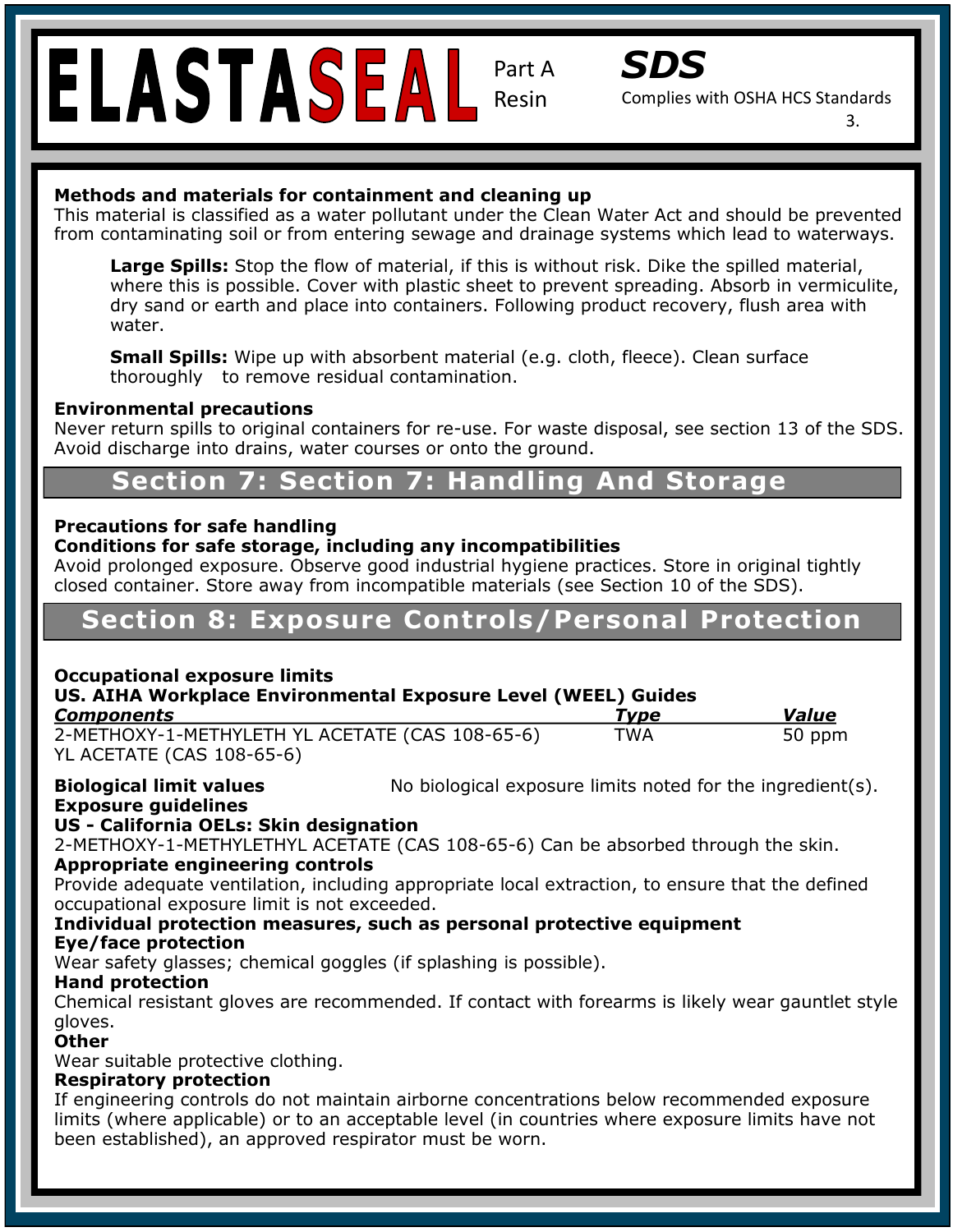# Resin

Part A



Complies with OSHA HCS Standards

4.

#### **Thermal hazards**

Wear appropriate thermal protective clothing, when necessary.

#### **General hygiene considerations**

and before eating, drinking, and/or smoking. Routinely wash work clothing and protective<br>equinment to remove contaminants Always observe good personal hygiene measures, such as washing after handling the material equipment to remove contaminants.

## **Trade Section 9: Physical and Chemical Properties**

| <b>Appearance</b>                            |                               |
|----------------------------------------------|-------------------------------|
| <b>Physical state</b>                        | Liquid                        |
| Form                                         | Liquid                        |
| <b>Color</b>                                 | Not available                 |
| Odor                                         | Not available                 |
| <b>Odor threshold</b>                        | Not available                 |
| рH                                           | Not available                 |
| <b>Melting point/freezing point</b>          | Not available                 |
| Initial boiling point and boiling range      | 212 °F (100 °C) estimated     |
| <b>Flash point</b>                           | 482.0 °F (250.0 °C) estimated |
| <b>Evaporation rate</b>                      | Not available                 |
| Flammability (solid, gas)                    | Not available                 |
| Upper/lower flammability or explosive limits |                               |
| Flammability limit - lower (%)               | Not available                 |
| Flammability limit upper (%)                 | Not available                 |
| <b>Explosive limit - lower (%)</b>           | Not available                 |
| <b>Explosive limit - upper (%)</b>           | Not available                 |
| <b>Vapor pressure</b>                        | Not available                 |
| <b>Vapor density</b>                         | Not available                 |
| <b>Relative density</b>                      | Not available                 |
| Solubility(ies) Solubility (water)           | Not available                 |
| Partition coefficient (n-octanol/water)      | Not available                 |
| <b>Auto-ignition temperature</b>             | Not available                 |
| <b>Decomposition temperature</b>             | Not available                 |
| <b>Viscosity</b>                             | Not available                 |
| <b>Other information Density</b>             | $12.35$ lbs/gal               |

# **NFPA REACTES SECTION 10: Stability and Reactivity**

#### **Reactivity**

The product is stable and non-reactive under normal conditions of use, storage and transport. Specific Hazard: N/A **Chemical stability** 

Material is stable under normal conditions.

#### **Possibility of hazardous reactions**

**Hims School Constitutions**<br>Hazardous polymerization does not occur. Flammability: 1

#### **Conditions to avoid**

Avoid temperatures exceeding the flash point. Contact with incompatible materials.

#### **Incompatible materials**

#### Strong oxidizing agents.

#### **Hazardous decomposition products**

No hazardous decomposition products are known.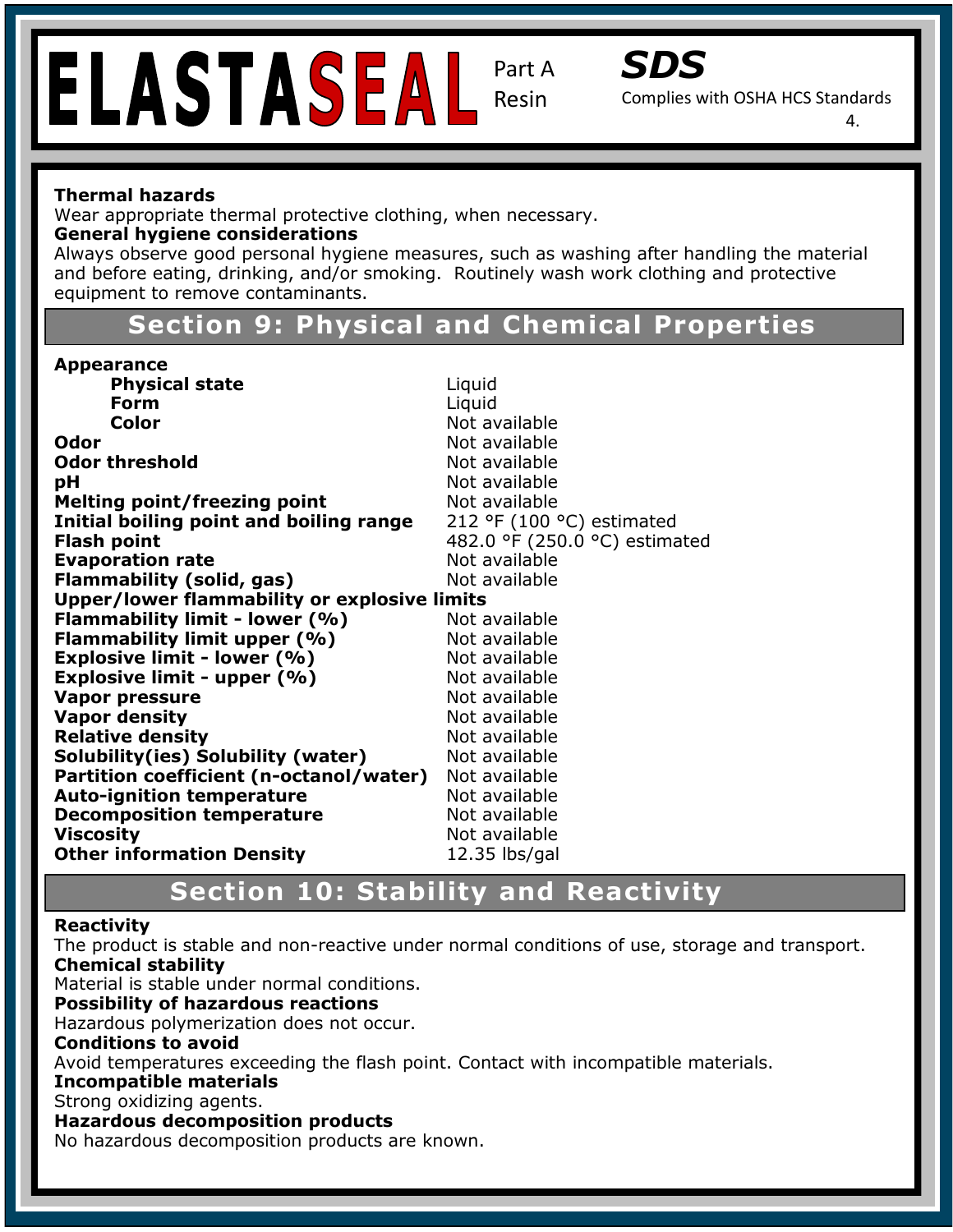# Resin

Part A



Complies with OSHA HCS Standards

5.

### **Safety Data Sheet (Complies with OSHA HCS Section 11: Toxicological Information**

**Eye contact**<br>Symptoms related to the physical, chemical and toxicological characteristics Direct contact with eyes may cause temporary irritation. **Information on toxicological effects Acute toxicity Not available Recommended Use: A Recommended USE: A Recommended USE: A Recommended USE: USE: 2018. In and temperature resistant, USE: 0.01. A Recommended USE: 0.01. A Recommended USE: 0.01. A Recommended USE: 0.01. A Recommended USE: 0** Prolonged skin contact may cause temporary irritation.<br>Contains are damage (are instation **Chrous cyclumings, eye in hation**<br>Direct contact with eyes may cause temporary irritation. **Hazard Classification Category 22 Signal Word: Warning Section 2: Hazard(s) Identification** Causes skin irritation. May cause allergic skin disorders in sensitive individuals. **Hara** Serm cell mutagenicity is a statement of the statement of the statement of the statement of the statement of the statement of the statement of the statement of the statement of the statement of the statement of the **Pictogram: Carcinogenicity Product Statements: Inc. If medical advice is negative is negotial advice in the product container or label at h**<br>Discovering product container or label at handless product container or label at hand. In the second contai **US. National Toxicology Program (NTP) Report on Carcinogens** reproductive conters,<br>This product is not expected to cause reproductive or developmental effects. **Specific target organ toxicity - single exposure** Not available **Specific target organ toxicity - repeated exposure** Not available Not available **Section 1: Inhalation** May be harmful if inhaled. **Information on likely routes of exposure Ingestion** Not available **Skin contact** Causes skin irritation. **Eve contact** Causes eve irritation. **Skin corrosion/irritation Serious eye damage/eye irritation Respiratory or skin sensitization Respiratory sensitization Mot classified Germ cell mutagenicity**  No data available to indicate product or any components present at greater than 0.1% are mutagenic or genotoxic. Suspected of causing cancer. **IARC Monographs. Overall Evaluation of Carcinogenicity** Not Listed **US. OSHA Specifically Regulated Substances (29 CFR 1910.1001-1050)**  Not regulated Not listed **Reproductive toxicity Aspiration hazard<br>Chronic effects** Prolonged inhalation may be harmful.

# **NFPA Ration 12: Ecological Information**

#### **Ecotoxicity**

Instability: 0 The product contains a substance which is toxic to aquatic organisms.<br>**Product Species Species Test Besults** 

| <b>Product</b> | <b>Species</b> |                                                                  | <b>Test Results</b> |  |
|----------------|----------------|------------------------------------------------------------------|---------------------|--|
|                |                | 2100 Series Part A Coating and Lining (All Colors) (CAS Mixture) |                     |  |
| <b>Aquatic</b> |                |                                                                  |                     |  |
| Crustacea      | EC50           | Daphnia                                                          | $6.3012$ mg/l, 48   |  |
| Fish           | LC50.          | Fish                                                             | 3.5897 mg/l, 96     |  |

B hours estimated Fish LC50 Fish 3.5897 mg/l, 96 hours estimated

\* Estimates for product may be based on additional component data not shown.

#### **Persistence and degradability**

No data is available on the degradability of this product. **Bioaccumulative potential Mo data available.**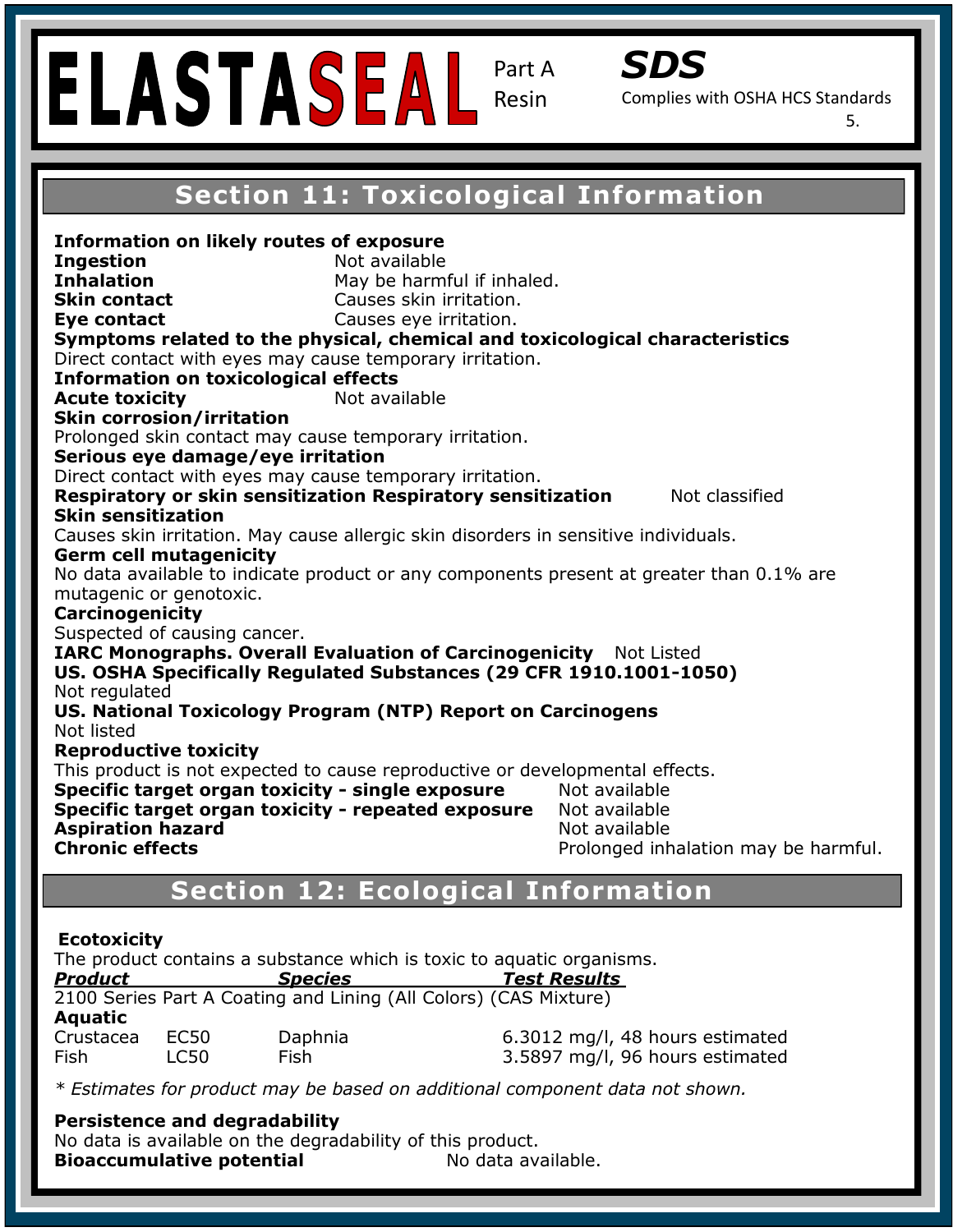# ELASTASEAL

Part A Resin



Complies with OSHA HCS Standards

6.

#### **Mobility in soil Mobility in soil No data available. Other adverse effects**

**Safety Data Sheet (Complies with OSHA HCS** No other adverse environmental effects (e.g. ozone depletion, photochemical ozone creation potential, endocrine disruption, global warming potential) are expected from this component.

# **Section 13: Disposal Considerations**

## **Disposal instructions**

When this product as supplied is to be discarded as waste, it does not meet the definition of a<br>RCBA waste under 40 CEB 261 RCRA waste under 40 CFR 261.

### Phone: 972-692-0962 **Local disposal regulations**

Dispose in accordance with all applicable regulations.

#### **Recommended Use:** *Recorde* **Estabilized, under the coating for industrial coating for industrial coating for industrial coating for industrial coating for industrial coating for industrial coating for industrial coating fo**

The waste code should be assigned in discussion between the user, the producer and the waste disposal company.<br>... disposal company.

#### **Waste from residues/unused products**

**Hazard Classification: Skin Irritant- Category 2** .<br>Disposal instructions). product residues. This material and its container must be disposed of in a safe manner (see:<br>Disposal instructions). Dispose of in accordance with local regulations. Empty containers or liners may retain some

#### **Contaminated packaging and allergic skin reaction.**

Since emptied containers may retain product residue, follow label warnings even after container is Empty containers should be taken to an approved waste handling site for recycling or disposal. emptied.

## **Section 14: Transportation Information**

| <b>DOT</b><br><b>IATA</b>           | Not regulated as dangerous goods.<br>Not regulated as dangerous goods.   |
|-------------------------------------|--------------------------------------------------------------------------|
| <b>IMDG</b><br>UN number            | <b>UN3082</b>                                                            |
|                                     |                                                                          |
| UN proper shipping name             |                                                                          |
|                                     | ENVIRONMENTALLY HAZARDOUS SUBSTANCE, LIQUID, N.O.S. (BISPHENOL A-        |
|                                     | (EPICHLORHYDRIN) EPOXY RESIN), MARINE POLLUTANT                          |
| Transport hazard class(es)          |                                                                          |
| <b>Class</b>                        |                                                                          |
| <b>Subsidiary risk</b>              |                                                                          |
| <b>Packing group</b>                | III                                                                      |
| Marine pollutant Yes                |                                                                          |
| <b>EmS</b>                          | $F-A, S-F$                                                               |
| <b>Special precautions for user</b> |                                                                          |
|                                     | Read safety instructions, SDS and emergency procedures before handling   |
|                                     | Transport in bulk according to Annex II of MARPOL 73/78 and the IBC Code |
|                                     | Not available                                                            |
| <b>IMDG</b>                         |                                                                          |
|                                     |                                                                          |
|                                     |                                                                          |
|                                     |                                                                          |
|                                     |                                                                          |
| <b>Marine pollutant</b>             |                                                                          |
|                                     |                                                                          |
|                                     |                                                                          |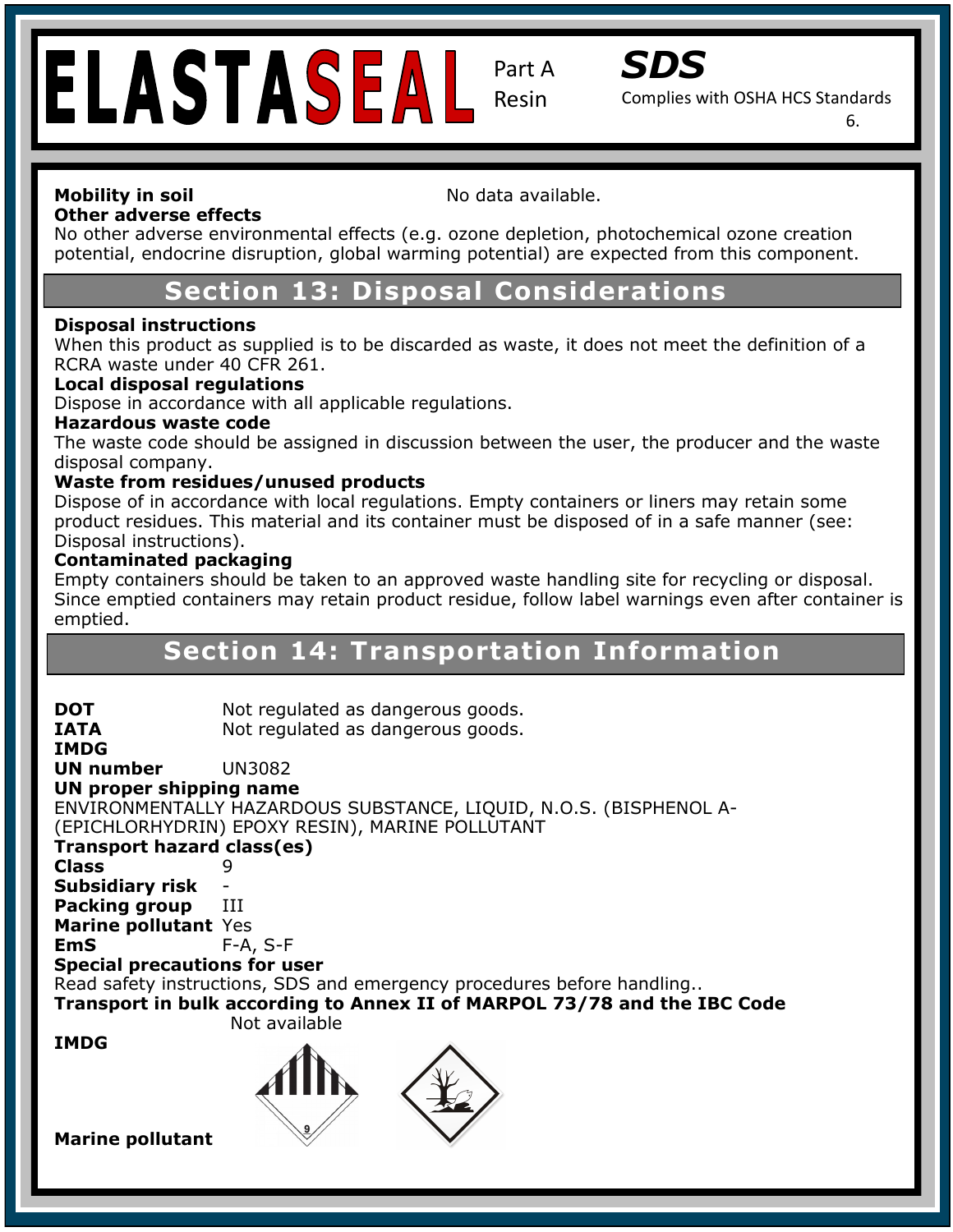|                                                                                                                                                                                                                        | ELASTASEAL                                                                                                                                                                                                  | Part A<br>Resin | SDS<br>Complies with OSHA HCS Standards | 7.       |
|------------------------------------------------------------------------------------------------------------------------------------------------------------------------------------------------------------------------|-------------------------------------------------------------------------------------------------------------------------------------------------------------------------------------------------------------|-----------------|-----------------------------------------|----------|
|                                                                                                                                                                                                                        |                                                                                                                                                                                                             |                 |                                         |          |
|                                                                                                                                                                                                                        | <b>Section 15: Regulatory information</b>                                                                                                                                                                   |                 |                                         |          |
| Not regulated<br>Not listed                                                                                                                                                                                            | US federal regulations<br>All components are on the U.S. EPA TSCA Inventory List.<br>TSCA Section 12(b) Export Notification (40 CFR 707, Subpt. D)<br><b>CERCLA Hazardous Substance List (40 CFR 302.4)</b> |                 |                                         |          |
|                                                                                                                                                                                                                        | US. OSHA Specifically Regulated Substances (29 CFR 1910.1001-1050)                                                                                                                                          |                 |                                         |          |
| Not regulated                                                                                                                                                                                                          |                                                                                                                                                                                                             |                 |                                         |          |
| <b>Superfund Amendments and Reauthorization Act of 1986 (SARA)</b><br><b>Hazard categories</b><br>Immediate Hazard - Yes<br>Delayed Hazard - Yes<br>Fire Hazard - No<br>Pressure Hazard - No<br>Reactivity Hazard - No |                                                                                                                                                                                                             |                 |                                         |          |
|                                                                                                                                                                                                                        | <b>SARA 302 Extremely hazardous substance</b>                                                                                                                                                               | Not listed      |                                         |          |
|                                                                                                                                                                                                                        | SARA 311/312 Hazardous chemical                                                                                                                                                                             | <b>No</b>       |                                         |          |
| <b>SARA 313 (TRI reporting)</b><br><b>Other federal regulations</b>                                                                                                                                                    |                                                                                                                                                                                                             | Not regulated   |                                         |          |
|                                                                                                                                                                                                                        | Clean Air Act (CAA) Section 112 Hazardous Air Pollutants (HAPs) List                                                                                                                                        |                 |                                         |          |
| Not regulated                                                                                                                                                                                                          |                                                                                                                                                                                                             |                 |                                         |          |
|                                                                                                                                                                                                                        | Clean Air Act (CAA) Section 112(r) Accidental Release Prevention (40 CFR 68.130)                                                                                                                            |                 |                                         |          |
| Not regulated                                                                                                                                                                                                          |                                                                                                                                                                                                             |                 |                                         |          |
|                                                                                                                                                                                                                        | <b>Safe Drinking Water Act (SDWA)</b>                                                                                                                                                                       |                 |                                         |          |
| Not regulated<br><b>International Inventories</b>                                                                                                                                                                      |                                                                                                                                                                                                             |                 |                                         |          |
|                                                                                                                                                                                                                        | Country(s) or region/Inventory name                                                                                                                                                                         |                 | On inventory (yes/no)*                  |          |
| Australia                                                                                                                                                                                                              | Australian Inventory of Chemical Substances (AICS)                                                                                                                                                          |                 |                                         | Yes      |
| Canada                                                                                                                                                                                                                 | Domestic Substances List (DSL)                                                                                                                                                                              |                 |                                         | Yes      |
| Canada<br>China                                                                                                                                                                                                        | Non-Domestic Substances List (NDSL)<br>Inventory of Existing Chemical Substances in China (IECSC)                                                                                                           |                 |                                         | No<br>No |
| Europe                                                                                                                                                                                                                 | European Inventory of Existing Commercial Chemical Substances                                                                                                                                               |                 |                                         | Yes      |
| Europe                                                                                                                                                                                                                 | European List of Notified Chemical Substances (ELINCS)                                                                                                                                                      |                 |                                         | No       |
| Japan                                                                                                                                                                                                                  | Inventory of Existing and New Chemical Substances (ENCS)                                                                                                                                                    |                 |                                         | No       |
| Korea                                                                                                                                                                                                                  | Existing Chemicals List (ECL)                                                                                                                                                                               |                 |                                         | No       |
| New Zealand                                                                                                                                                                                                            | New Zealand Inventory                                                                                                                                                                                       |                 |                                         | No       |
| Philippine Inventory of Chemicals and Chemical Substances<br>No<br>Philippines                                                                                                                                         |                                                                                                                                                                                                             |                 |                                         |          |
| United States & Puerto Rico Toxic Substances Control Act (TSCA) Inventory<br>Yes<br>*A "Yes" indicates that all components of this product comply with the inventory requirements                                      |                                                                                                                                                                                                             |                 |                                         |          |
| administered by the governing country(s) A "No" indicates that one or more components of the                                                                                                                           |                                                                                                                                                                                                             |                 |                                         |          |
|                                                                                                                                                                                                                        | product are not listed or exempt from listing on the inventory administered by the governing                                                                                                                |                 |                                         |          |
| $country(s)$ .                                                                                                                                                                                                         |                                                                                                                                                                                                             |                 |                                         |          |
|                                                                                                                                                                                                                        |                                                                                                                                                                                                             |                 |                                         |          |

## **Section 16: Other information**

**Version# 09<br>
NFPA Ratings Heart** 

**Issue date**  $08-29-2016$  $\mathbb{R}$  Personal Protection Index: Construction Index: Construction Index: Construction Index: Construction Index: Construction Index: Construction Index: Construction Index: Construction Index: Construction Index: Const **NFPA Ratings** Health: 2 Flammability: 1 Instability: 0